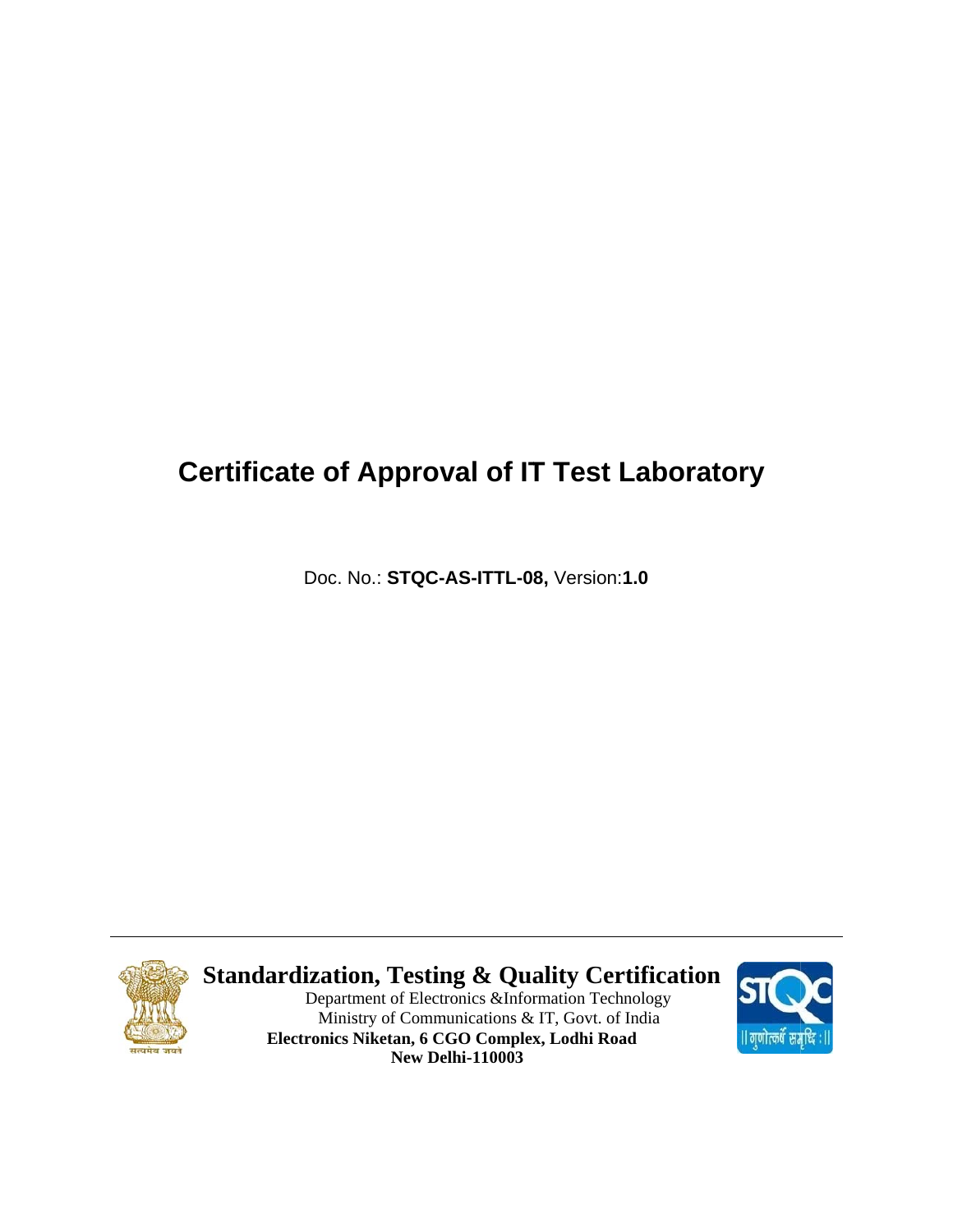### **AMENDMENT RECORD**

| <b>AMENDMENT</b> |             |                    |             |             |                         | <b>Approved by</b> |
|------------------|-------------|--------------------|-------------|-------------|-------------------------|--------------------|
| No.              | <b>DATE</b> | <b>PAGE</b><br>No. | Sec.<br>No. | REV.<br>NO. | <b>NATURE OF CHANGE</b> |                    |
|                  |             |                    |             |             |                         |                    |
|                  |             |                    |             |             |                         |                    |
|                  |             |                    |             |             |                         |                    |
|                  |             |                    |             |             |                         |                    |
|                  |             |                    |             |             |                         |                    |
|                  |             |                    |             |             |                         |                    |
|                  |             |                    |             |             |                         |                    |
|                  |             |                    |             |             |                         |                    |
|                  |             |                    |             |             |                         |                    |
|                  |             |                    |             |             |                         |                    |
|                  |             |                    |             |             |                         |                    |
|                  |             |                    |             |             |                         |                    |
|                  |             |                    |             |             |                         |                    |
|                  |             |                    |             |             |                         |                    |
|                  |             |                    |             |             |                         |                    |
|                  |             |                    |             |             |                         |                    |
|                  |             |                    |             |             |                         |                    |
|                  |             |                    |             |             |                         |                    |
|                  |             |                    |             |             |                         |                    |
|                  |             |                    |             |             |                         |                    |

| <b>Document</b> | Certificate of Approval of IT Test Laboratory |                   |                    |                      |             |  |
|-----------------|-----------------------------------------------|-------------------|--------------------|----------------------|-------------|--|
| Doc no.         | <b>Issue No</b>                               | <b>Issue Date</b> | <b>Revision No</b> | <b>Revision Date</b> | Page no.    |  |
| STQC-AS-ITTL-08 | 1.0                                           | 20 Dec, 2013      |                    |                      | Page 2 of 3 |  |